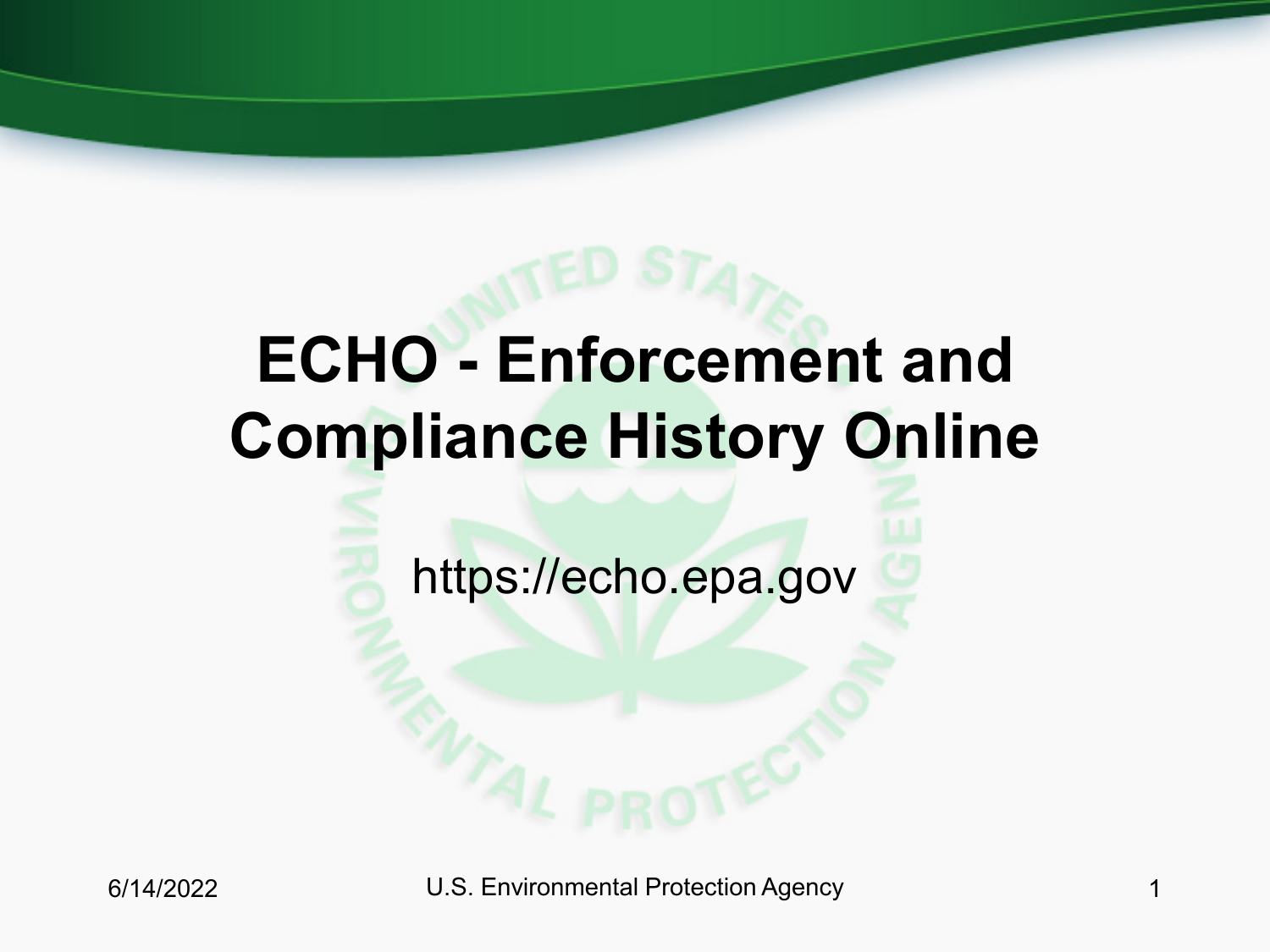

#### **AUDIO INSTRUCTIONS**

*You are in listen-only mode (muted).*

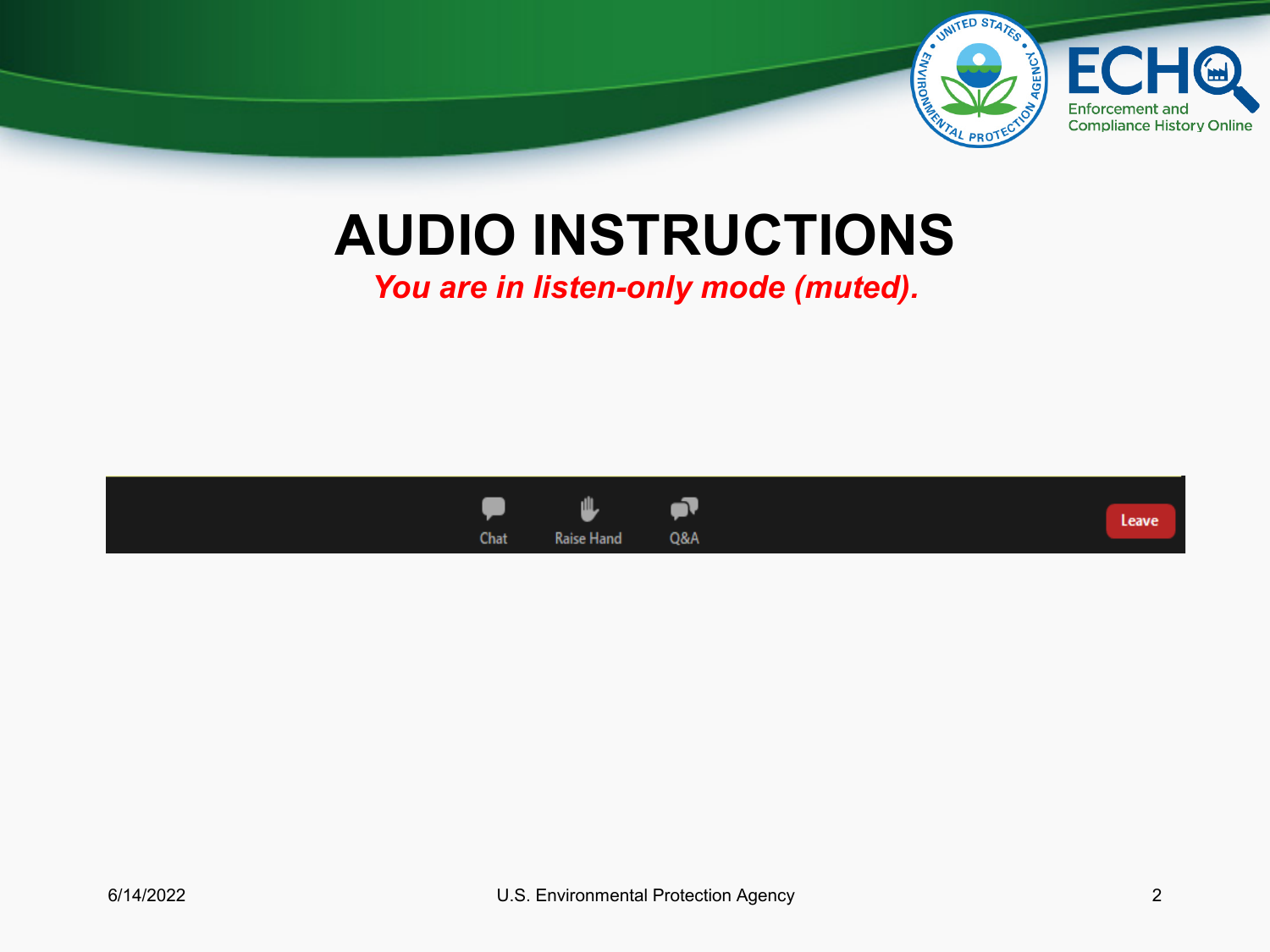

#### Questions During the Webinar

- Please use the Questions box to type in your questions throughout the webinar.
- Please make the context of your question clear, as we will be answering questions covering a range of topics (feel free to reference live examples or slide numbers).
- In order to make this webinar useful for all attendees, we will not address site specific or individual problems during this session - please use ECHO's [Contact Us](https://echo.epa.gov/resources/general-info/contact-us) page for help with those questions.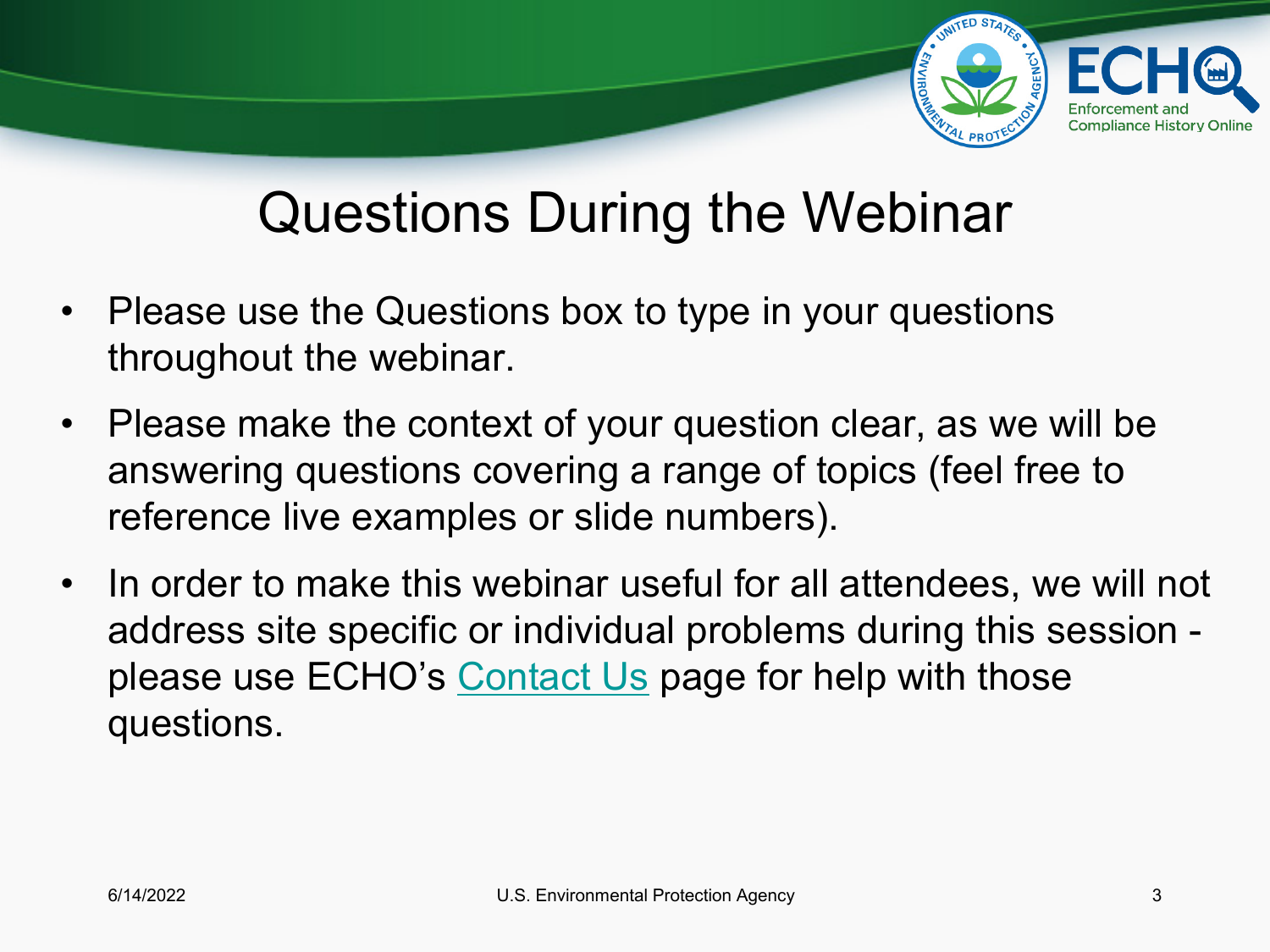

## **Closed Captioning and Webinar Materials**

- Closed Captioning for today's Webinar is available by clicking the "Closed Caption" button on your toolbar.
- A recording of the webinar, the presentation slides, and the transcript will be uploaded to the **[ECHO Training Page](http://www.echo.epa.gov/help/training) within the** next week.

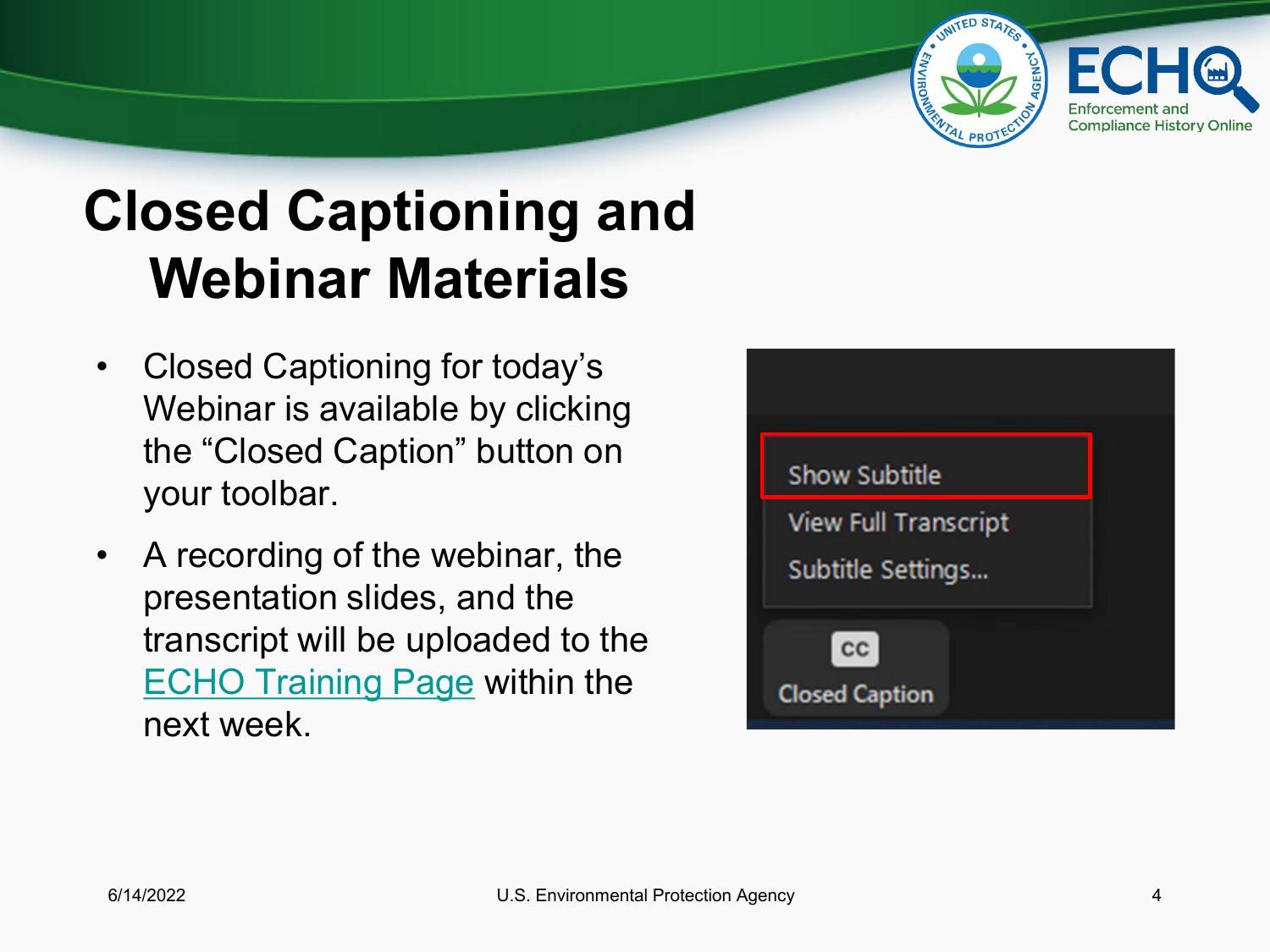

#### Introduction

- The U.S. Environmental Protection Agency provides public access to its regulatory compliance and enforcement data via the internet.
- The Enforcement and Compliance History Online (ECHO) website at [https://echo.epa.gov](https://echo.epa.gov/) integrates data from major EPA information systems for public use.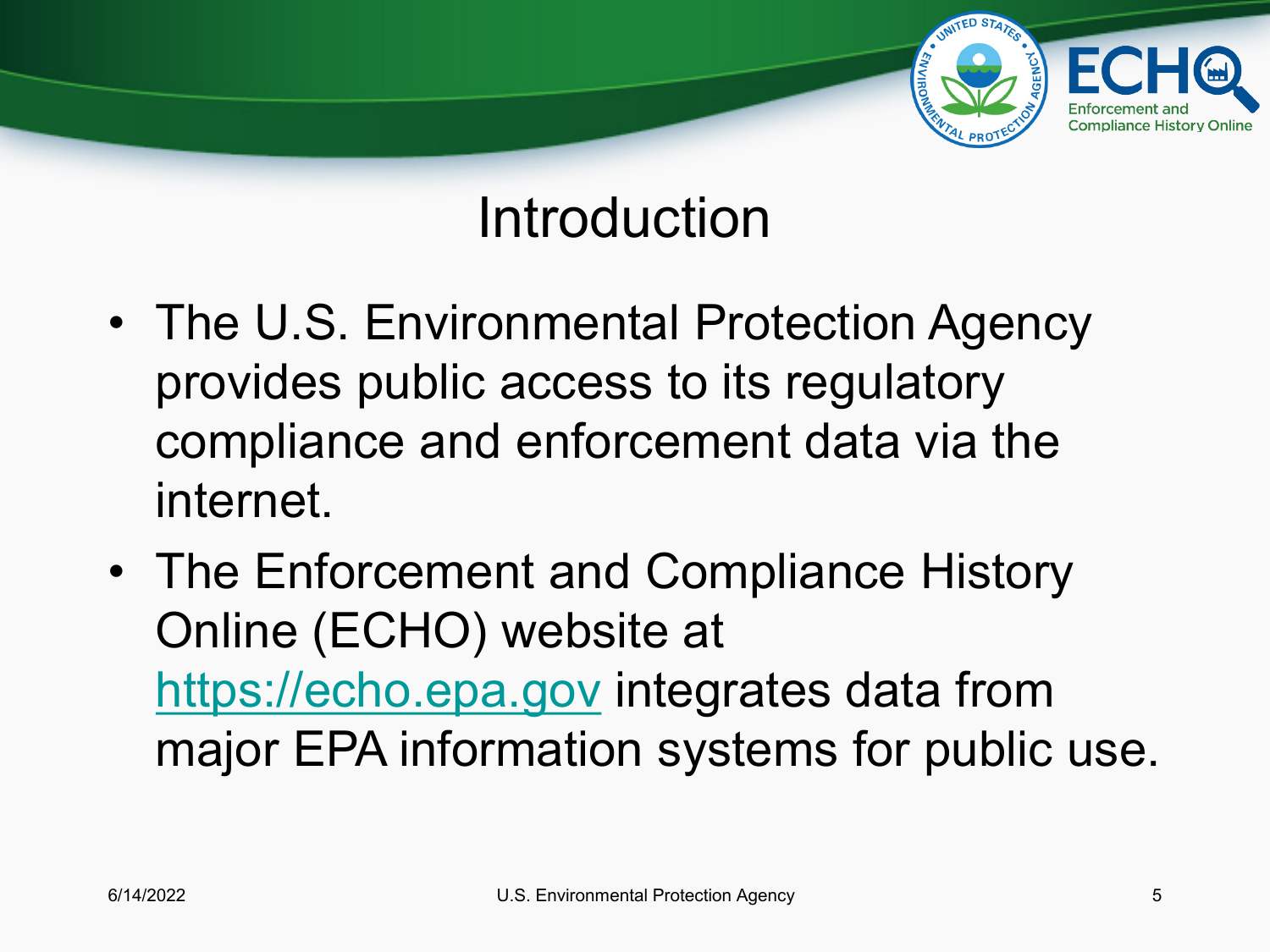

#### What is ECHO?

- ECHO is EPA's public website that provides compliance information about regulated facilities.
	- How they are regulated
	- When they were inspected
	- Whether violations of environmental regulations were found
	- Whether an enforcement action was taken
- The website also provides dashboards with views of overall enforcement and compliance status trends and some bulk datasets for download.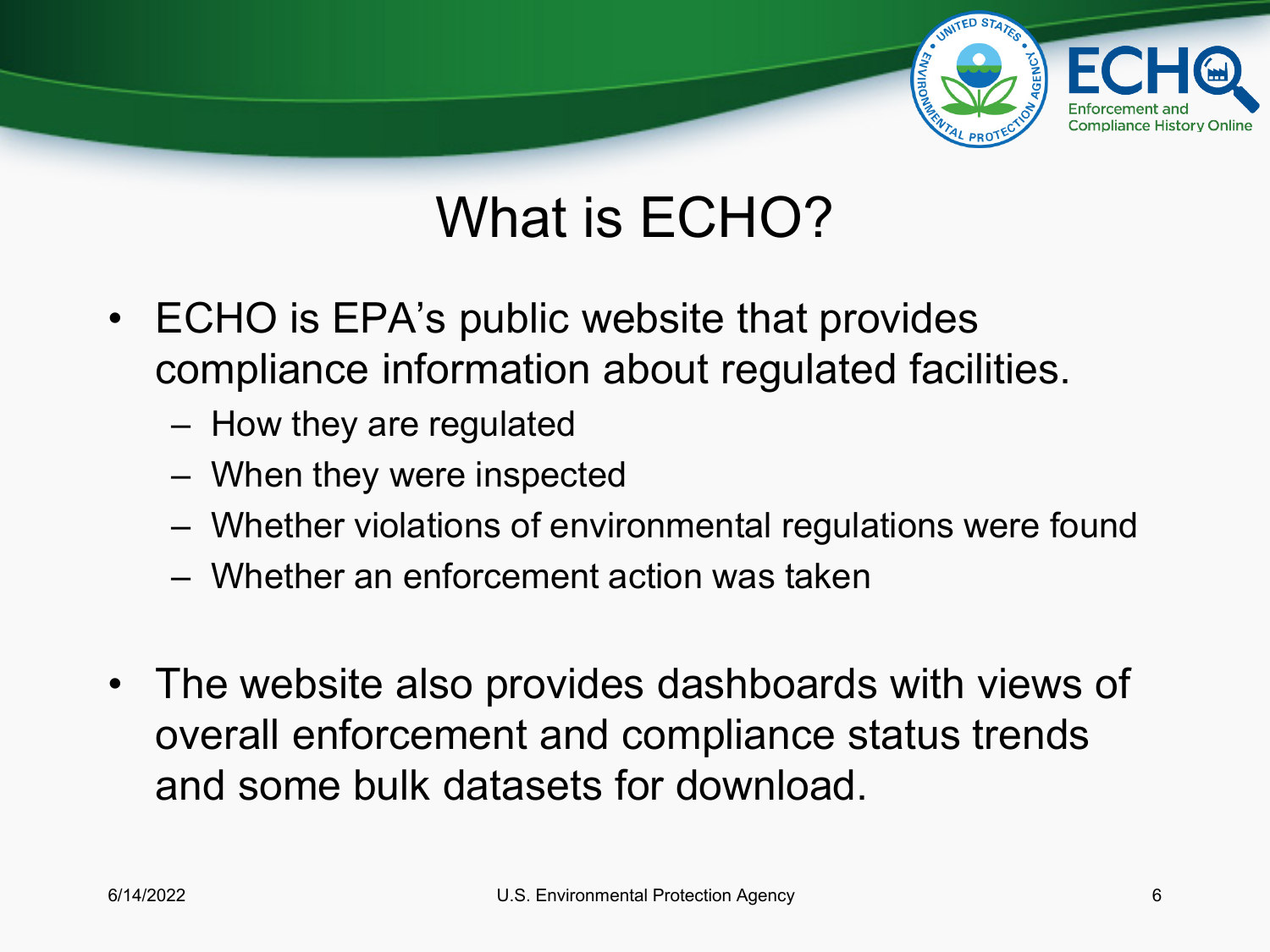

### ECHO Content

#### **Compliance history for more than 1,000,000 EPA-regulated facilities**

- Three-year compliance status and five-year inspection and enforcement history
- EPA and state, local, and tribal environmental agency data for:
	- Clean Air Act stationary sources
	- Clean Water Act permitted dischargers
	- Safe Drinking Water Act public water systems
	- Resource Conservation and Recovery Act hazardous waste handlers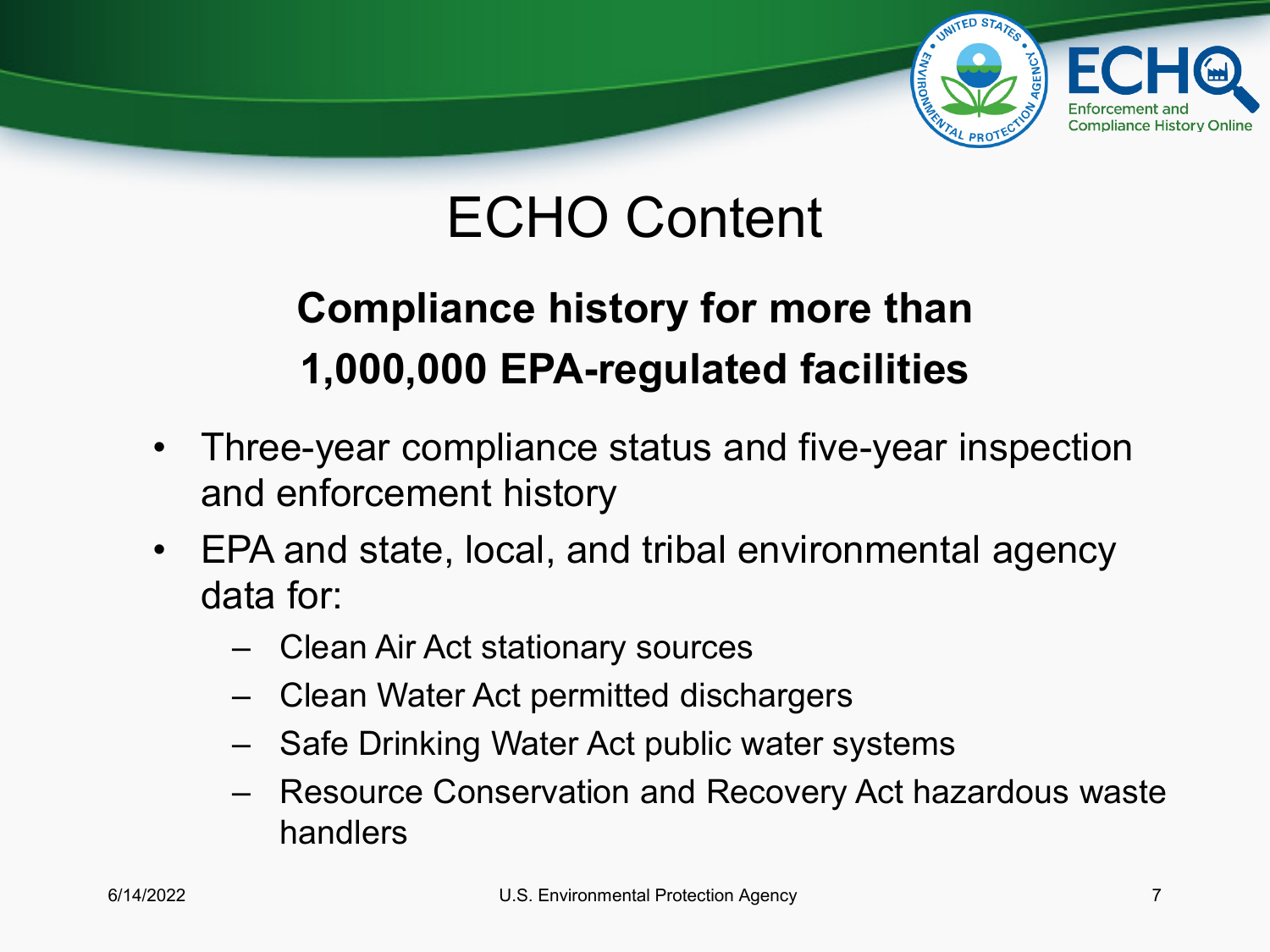

#### ECHO Content (continued)

- EPA data for other statutes like Emergency Planning and Community Right-to-Know Act (EPCRA), Federal Insecticide, Fungicide, and Rodenticide Act (FIFRA), and Toxic Substances Control Act (TSCA):
	- Inspections
	- Enforcement Action Details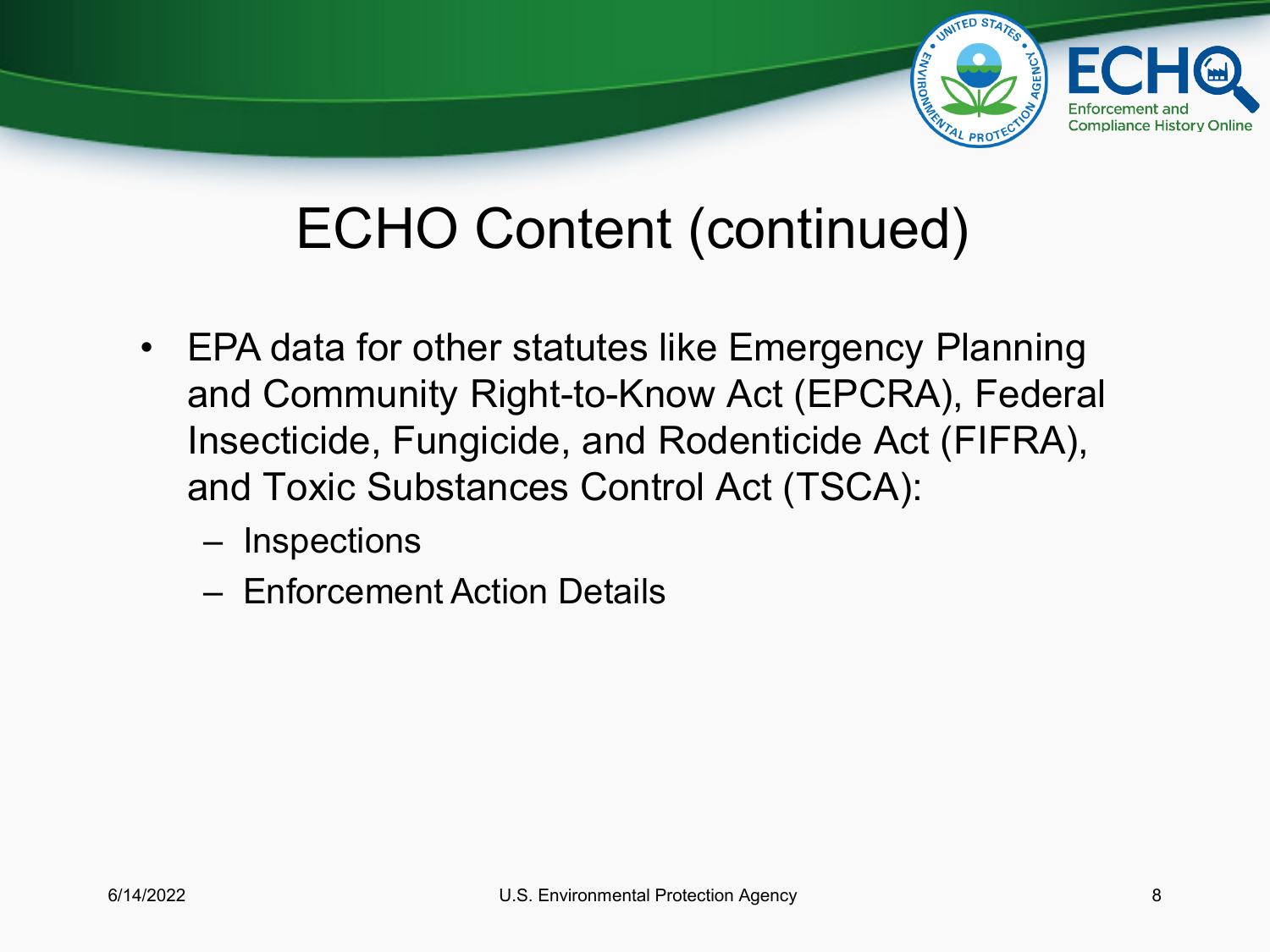

#### Sources of ECHO Data

ECHO extracts data from other EPA data systems, typically on a weekly basis:

- Integrated Compliance Information System (ICIS)
- Resource Conservation and Recovery Act Information System (RCRAInfo)
- Safe Drinking Water Information System (extracted quarterly)
- Facility Registry Service (links EPA-regulated facilities and permits under one ID number)
- Envirofacts: Toxics Release Inventory (TRI) and Greenhouse Gas (GHG) pollutant release data for context; EJScreen data
- Full list with refresh dates on "About the Data" page [\(https://echo.epa.gov/resources/echo-data/about-the-data](http://echo.epa.gov/resources/echo-data/about-the-data))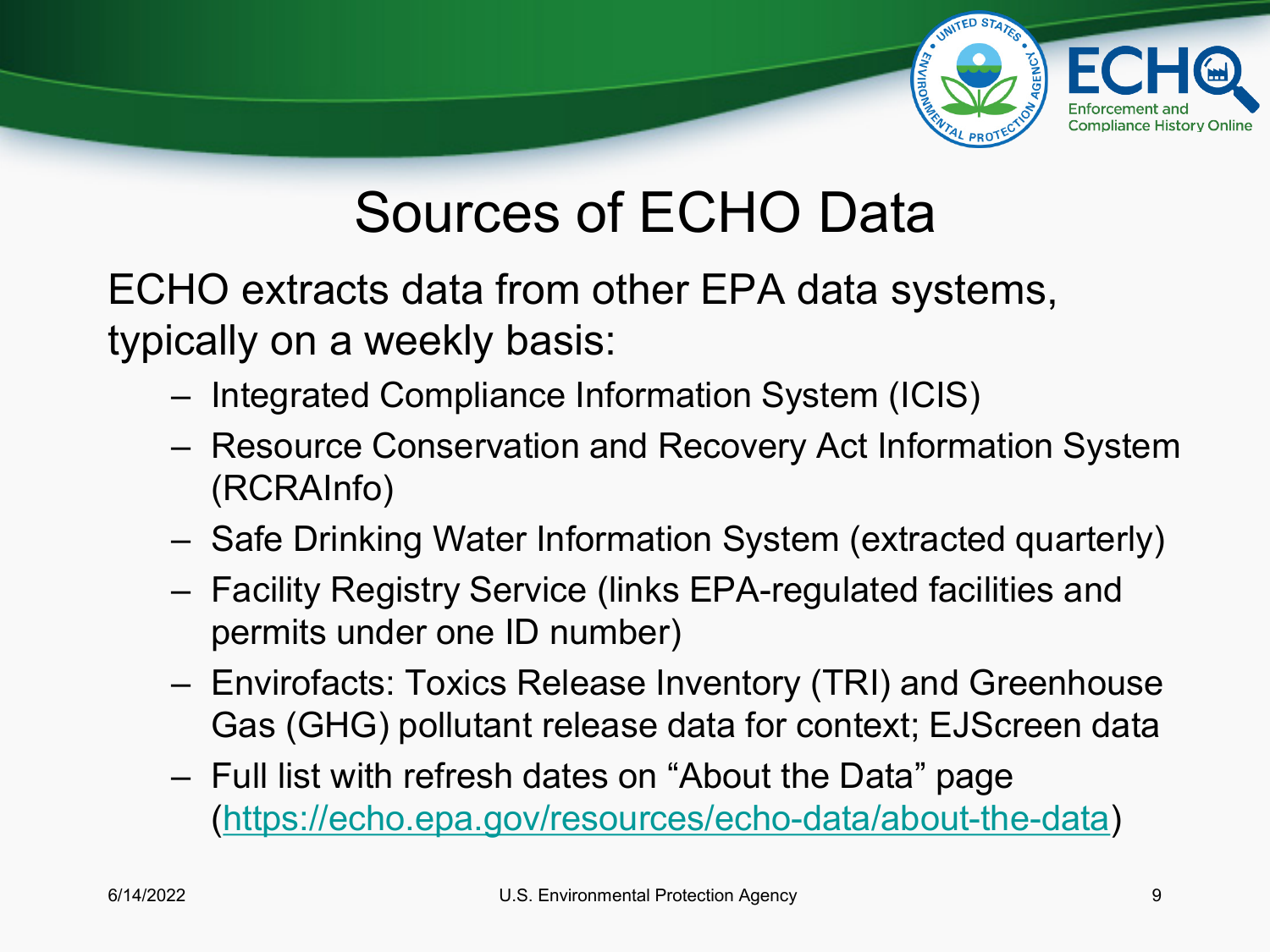## Enforcemen **Compliance History Online**

#### ECHO Features

- Facility Searches *→ under home page "Search Options"* 
	- All Media (cross-program)
	- Air (stationary source)
	- Wastewater/Stormwater/Biosolids (NPDES program)
	- Hazardous Waste (RCRA Subtitle C)
	- Drinking Water (public water systems)
- Water Pollutant Loading Tool *→ under home page "Search Options"*
- EPA Enforcement Case Search *→ under home page "Find EPA Cases"*
- EPA/State Dashboards *→ under home page "Analyze Trends"*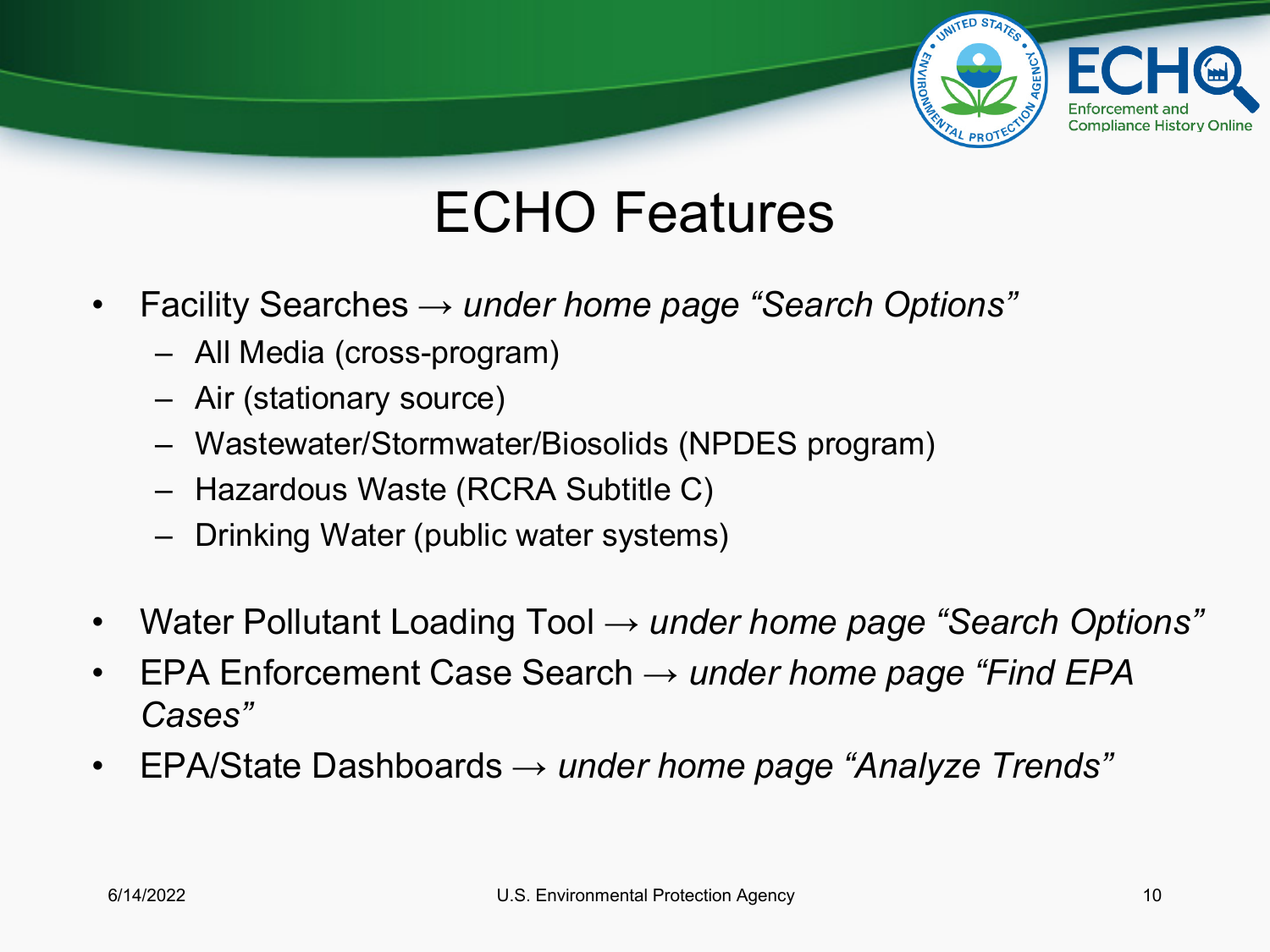#### Enforcemer **Compliance History Online**

## Today's Topics

- From which EPA program systems does ECHO retrieve data?
- How frequently are the data updated, and how do I make corrections?
- How can I download ECHO data?
- What are ECHO web services?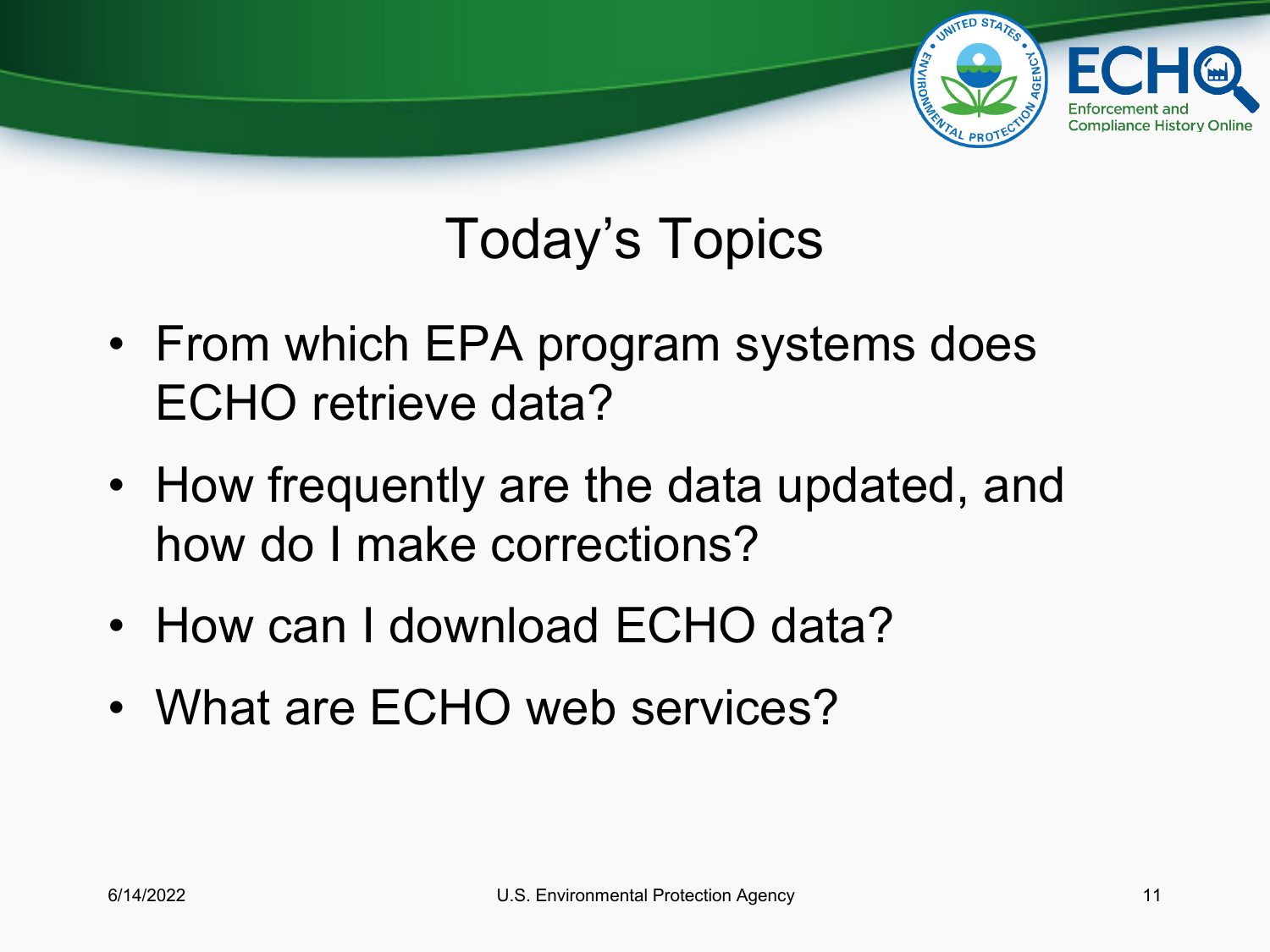

#### Please enter questions you have during the presentation, and we will answer them soon.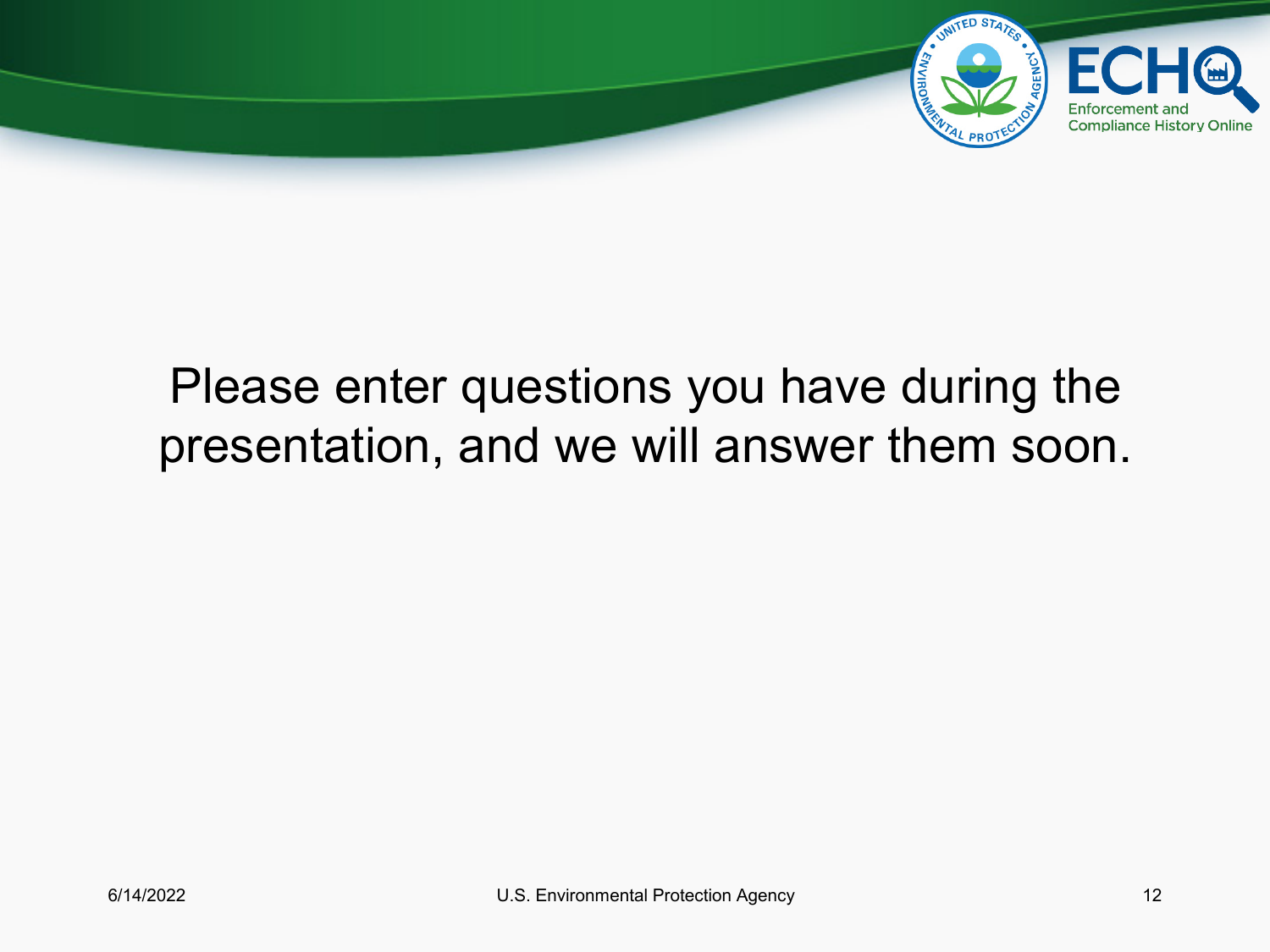

### From which EPA program systems does ECHO retrieve data?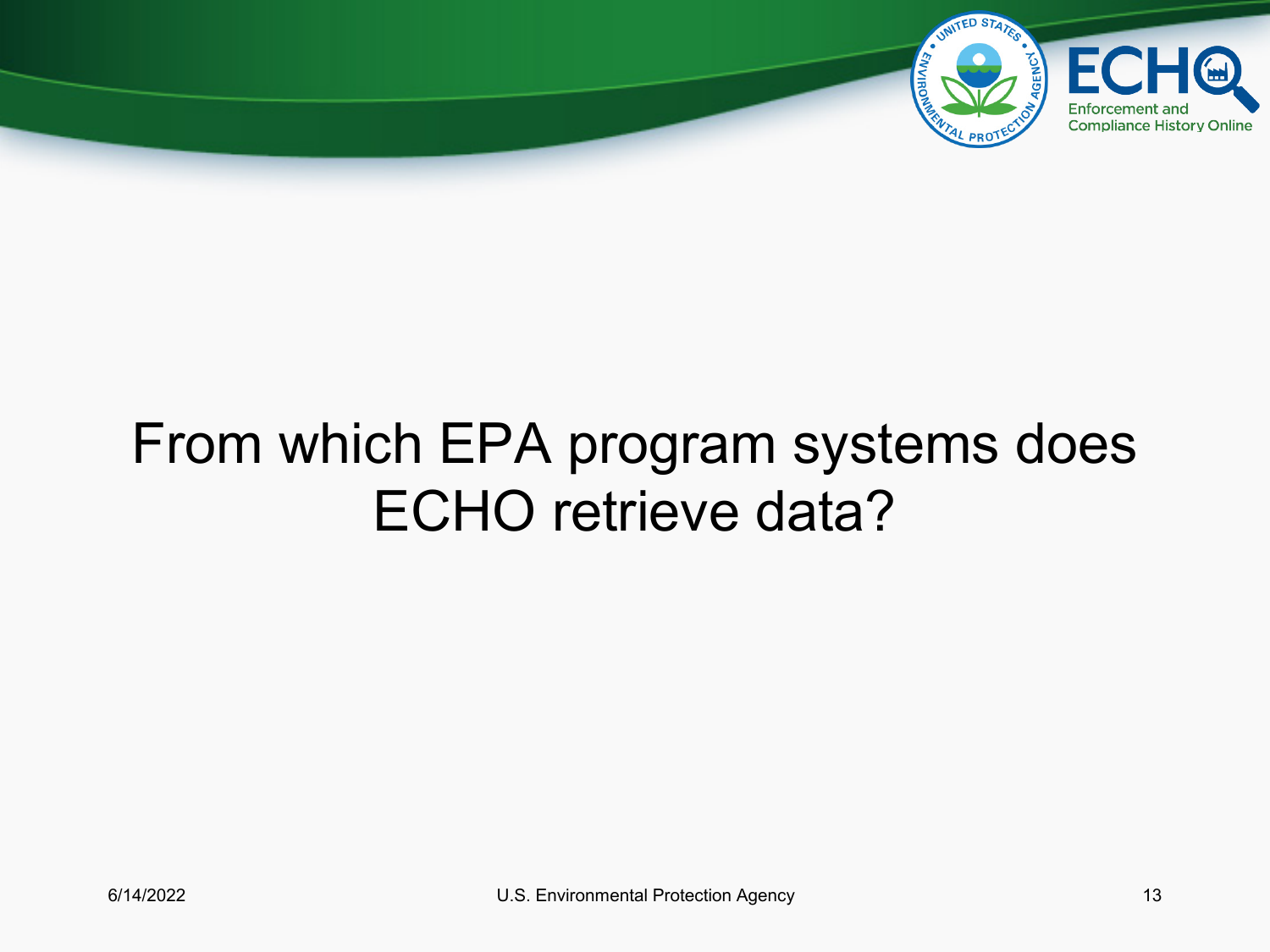

### EPA Data Systems

- EPA Program Systems
	- Integrated Compliance Information System (ICIS)
	- Resource Conservation and Recovery Act Information System (RCRAInfo)
	- Safe Drinking Water Information System (SDWIS)
- Additional Data
	- Facility Registry Service (FRS) links EPA-regulated facilities and permits under one ID number
	- Envirofacts: Toxics Release Inventory (TRI) and Greenhouse Gas (GHG) pollutant release data for context
	- EJScreen: environmental and demographic indicator data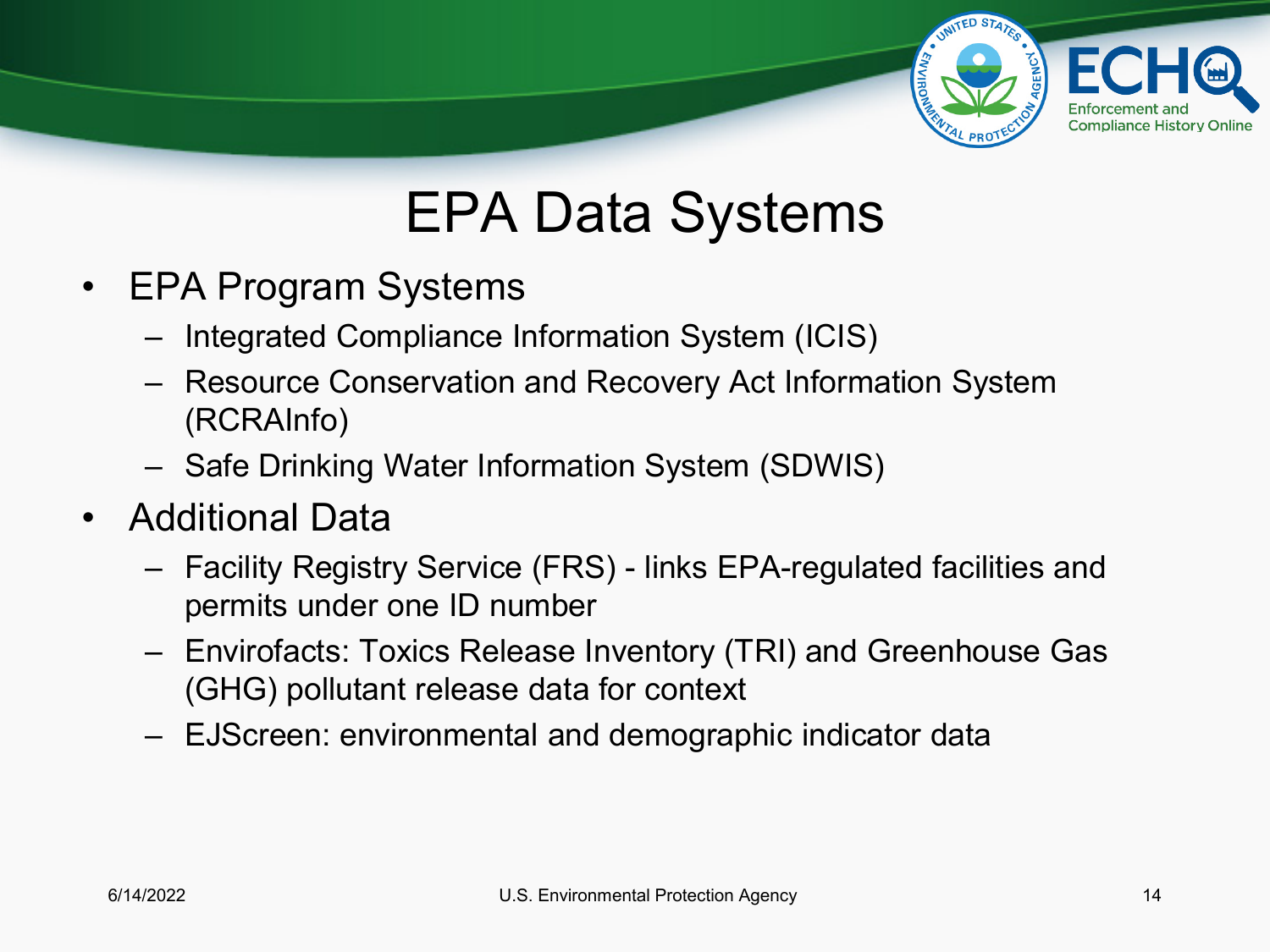

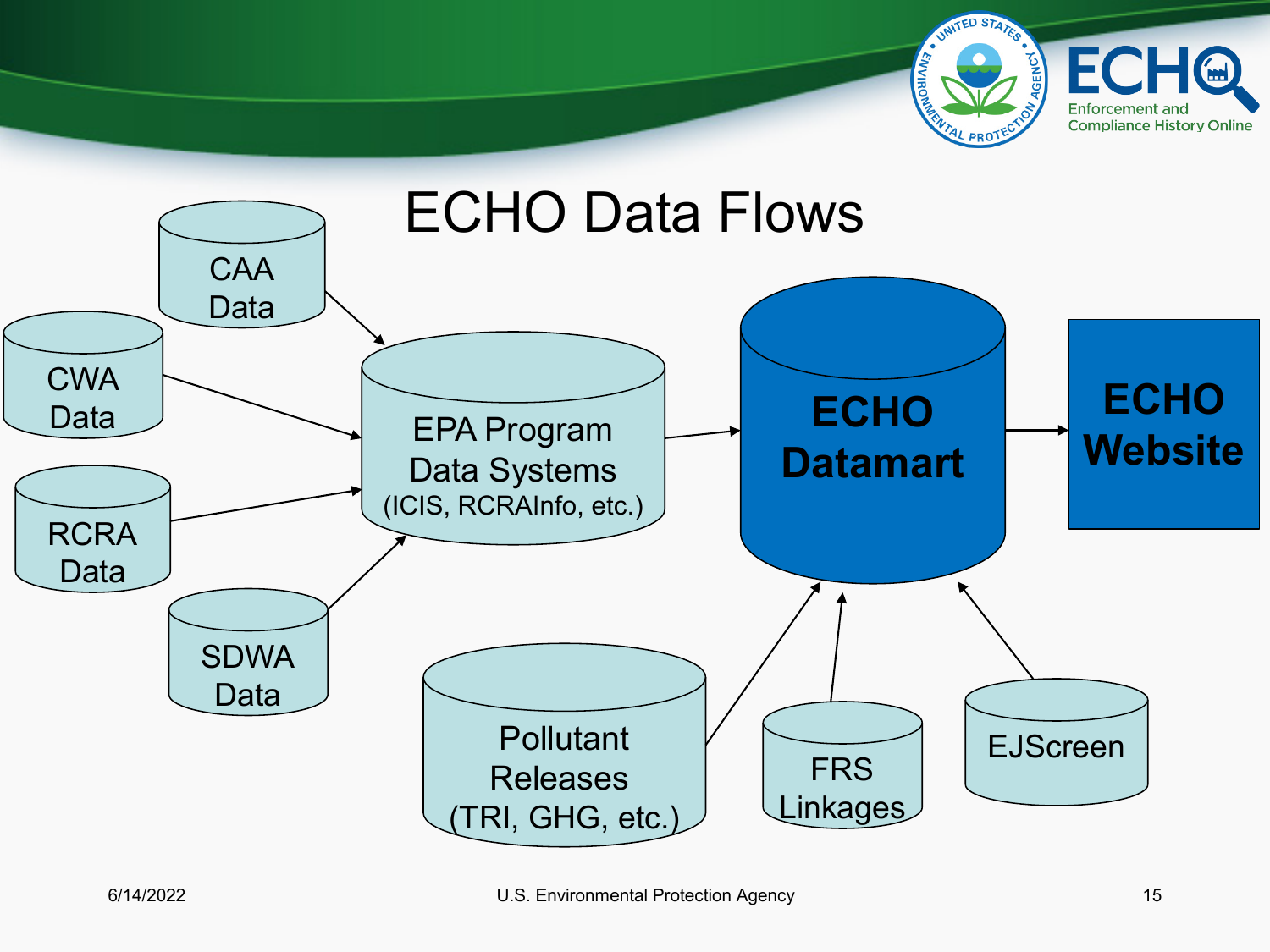

### How frequently are the data updated, and how do I make corrections?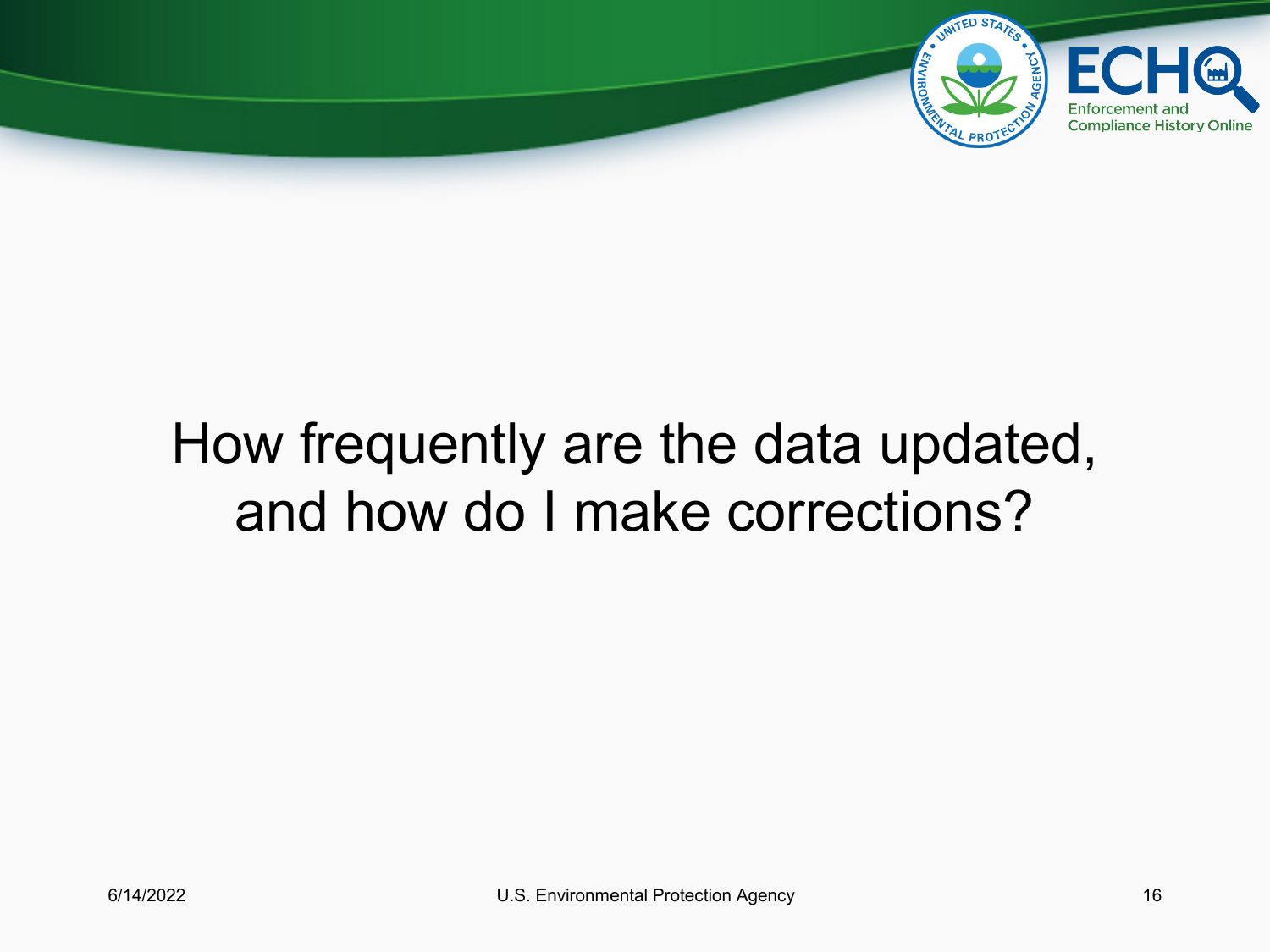

#### Data Resources

- [About the Data: https://echo.epa.gov/resources/echo](https://echo.epa.gov/resources/echo-data/about-the-data)data/about-the-data
	- Links to data sources
	- Data refresh schedules
- How to Report an Error: <https://echo.epa.gov/help/how-to-report-error>
- Known Data Problems: [https://echo.epa.gov/resources/echo-data/known-data](https://echo.epa.gov/resources/echo-data/known-data-problems)problems
- Detailed Facility Report (DFR) Data Dictionary: <https://echo.epa.gov/help/reports/dfr-data-dictionary>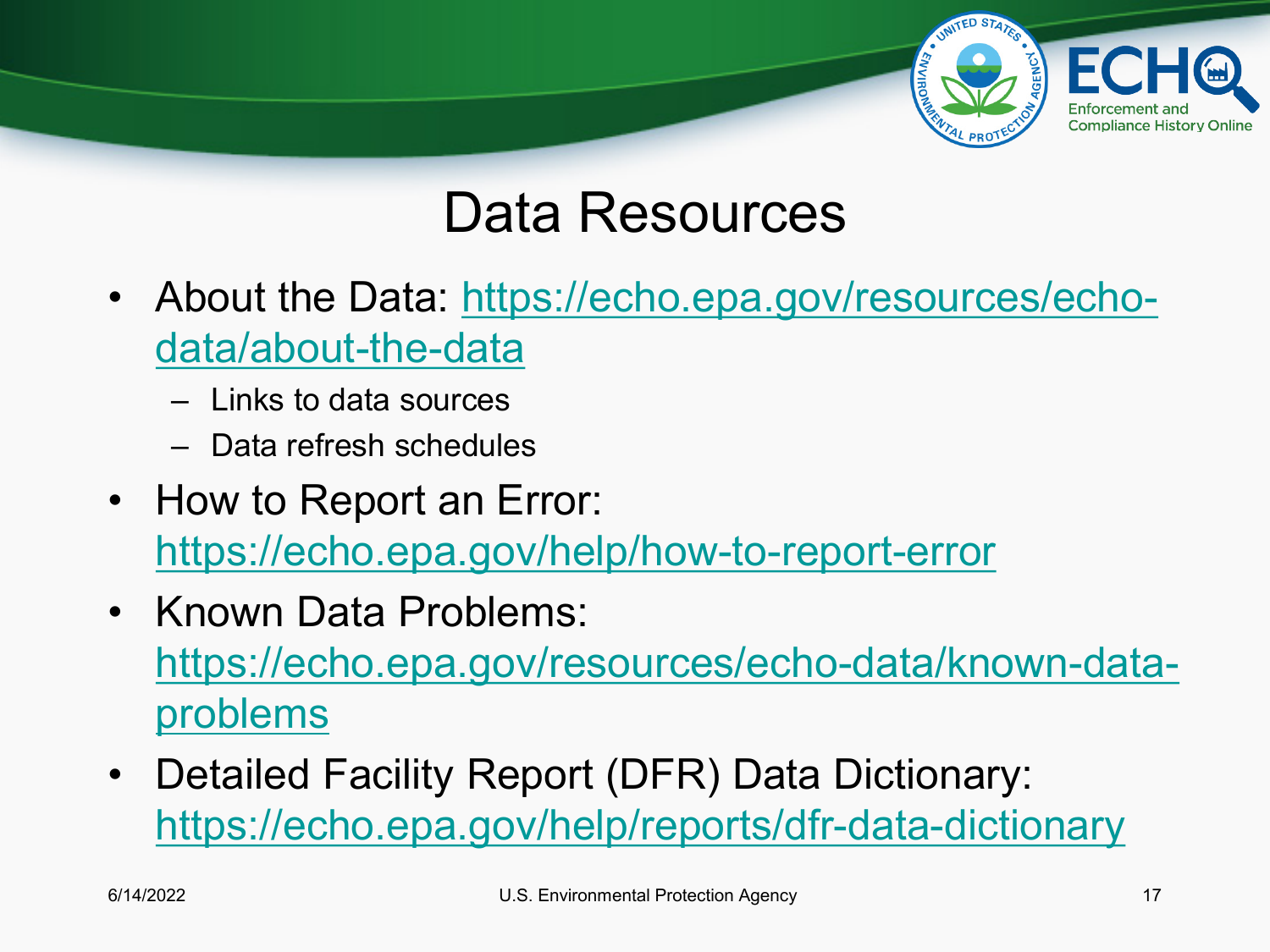

#### How can I download ECHO data?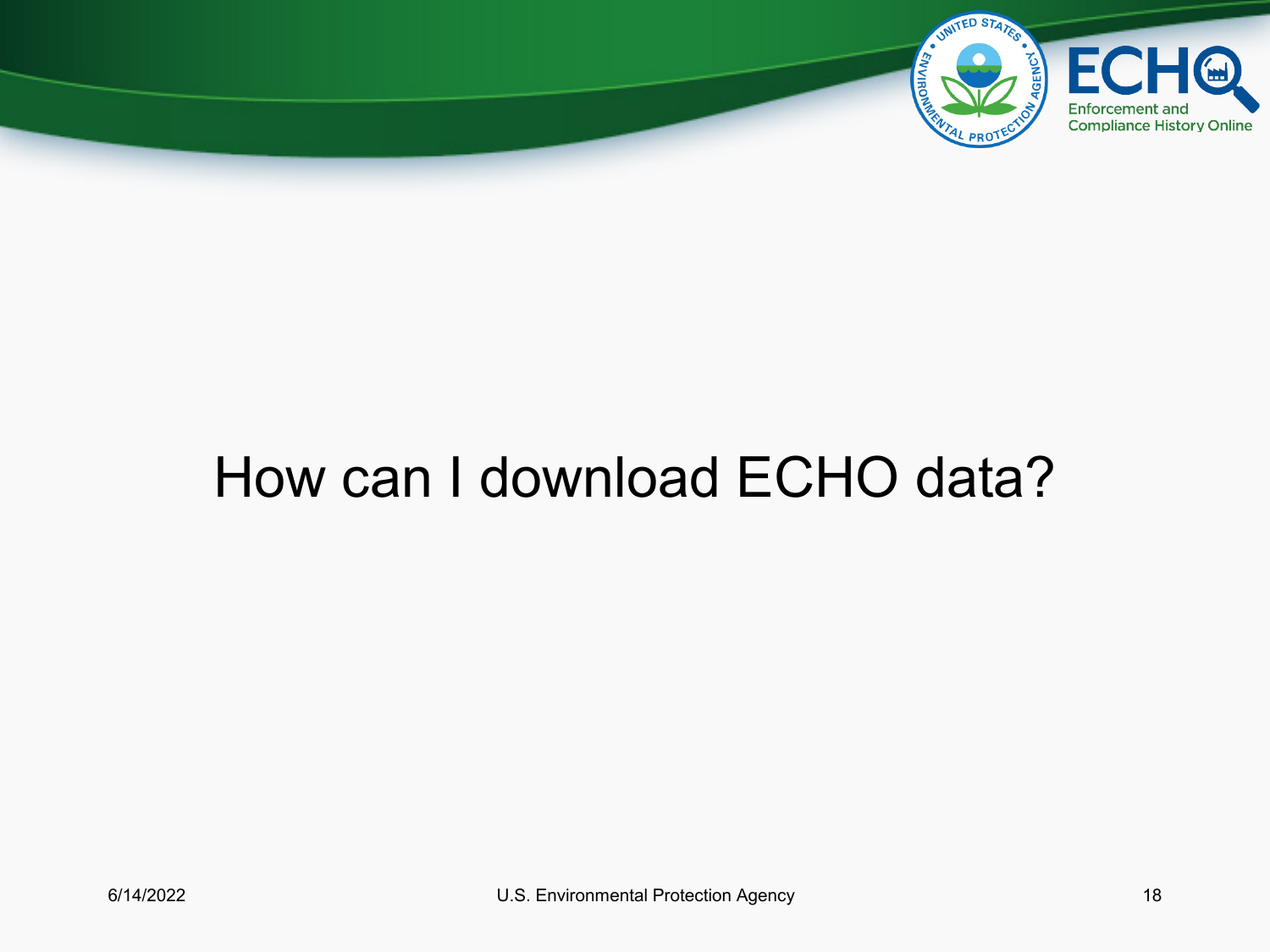

#### Data Downloads

Large data sets may be of particular use to developers, programmers, academics, and analysts.

- [ECHO Exporter: https://echo.epa.gov/tools/data](https://echo.epa.gov/tools/data-downloads#exporter)downloads#exporter
	- Mass download for over 1.5 million facilities
	- Over 130 data fields for each facility
	- Too large for Excel; recommend using a database software
- ECHO Data Downloads:

<https://echo.epa.gov/tools/data-downloads#downloads>

– Data sets for specific programs (ICIS-Air, ICIS-NPDES, etc.)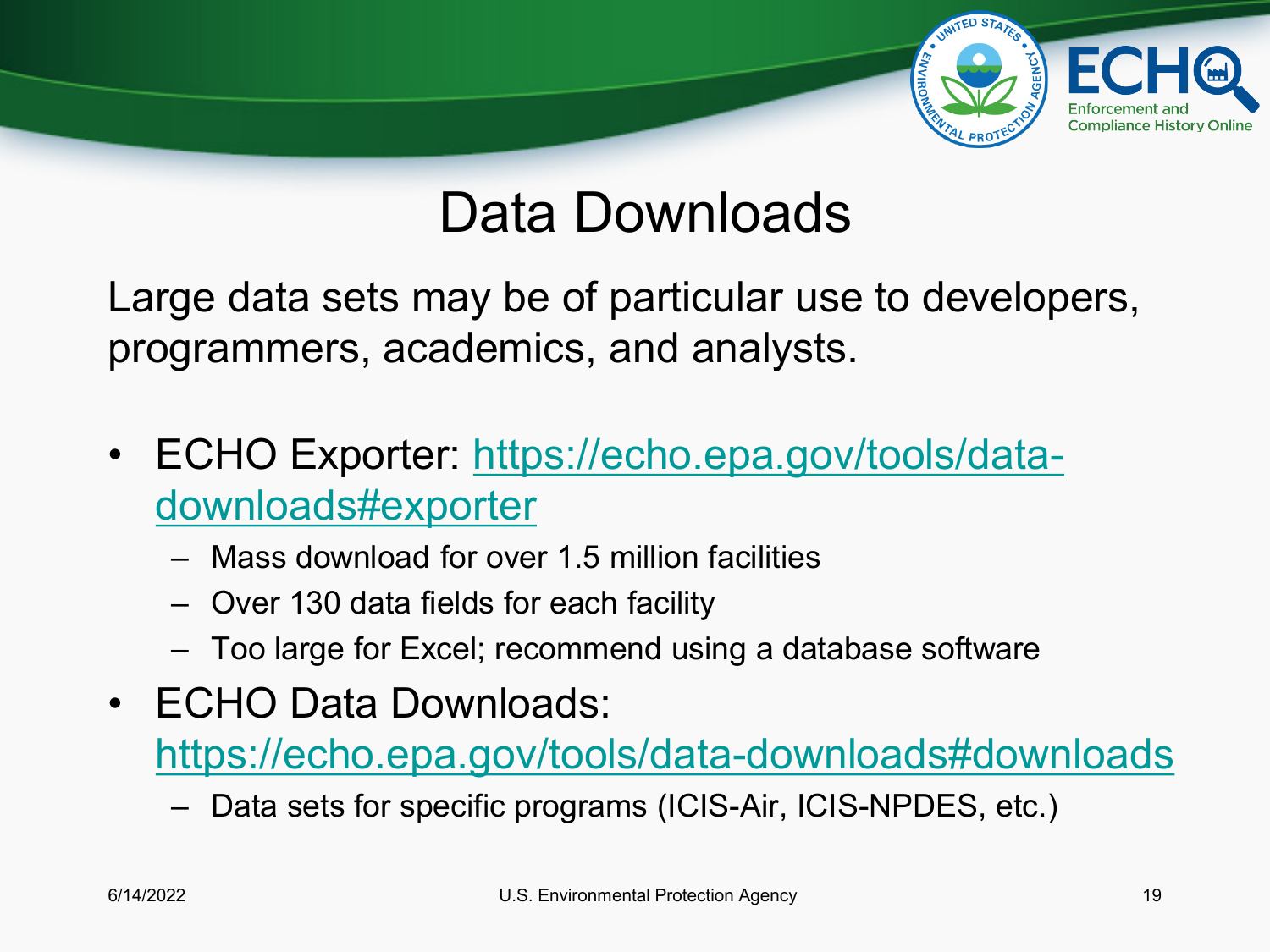

#### Question and Answer Session 1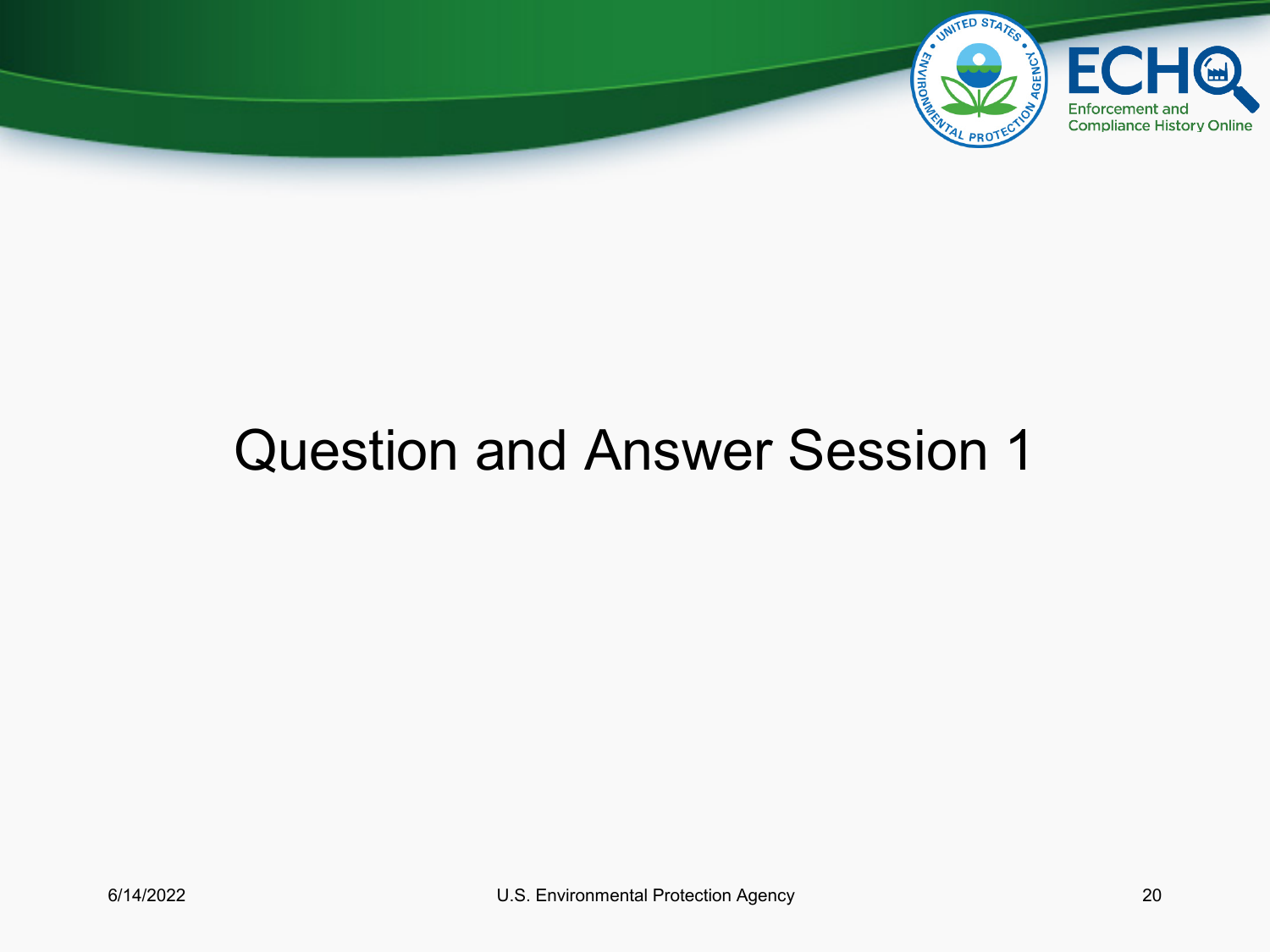

#### What are ECHO web services?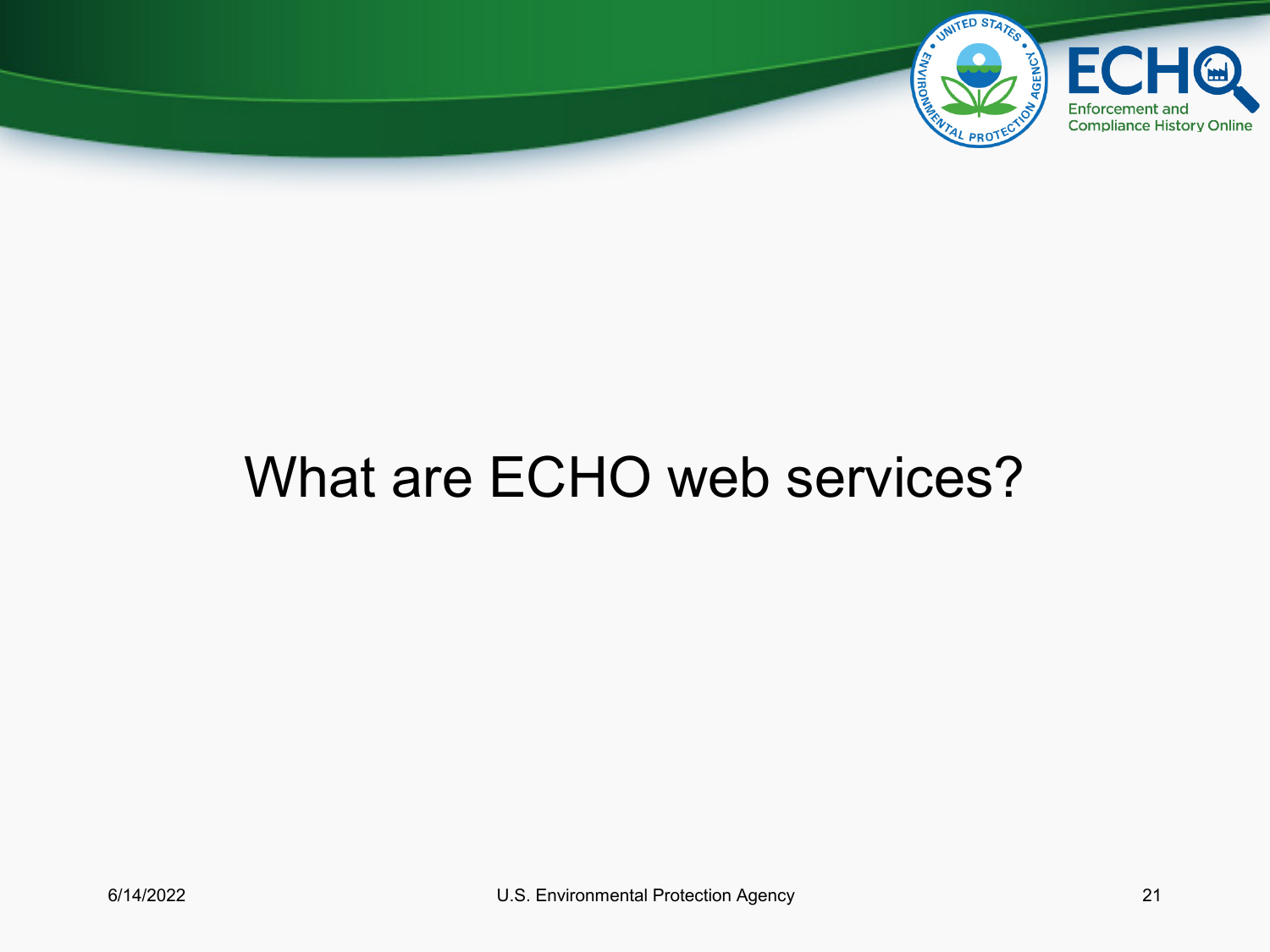## Enforcement and **Compliance History Online**

### ECHO Web Services

- Web services are functions that provide business logic, data, and processes and can be accessed over the internet
- Web services support ECHO and are available to the public:<https://echo.epa.gov/tools/web-services>
- The services allow web developers to design custom applications utilizing a live feed of data from ECHO
- "GET" or query-only RESTlike (REpresentational State Transfer) services, available through a simple URL HTTP link
- Output in XML, JSON, or JSONP formats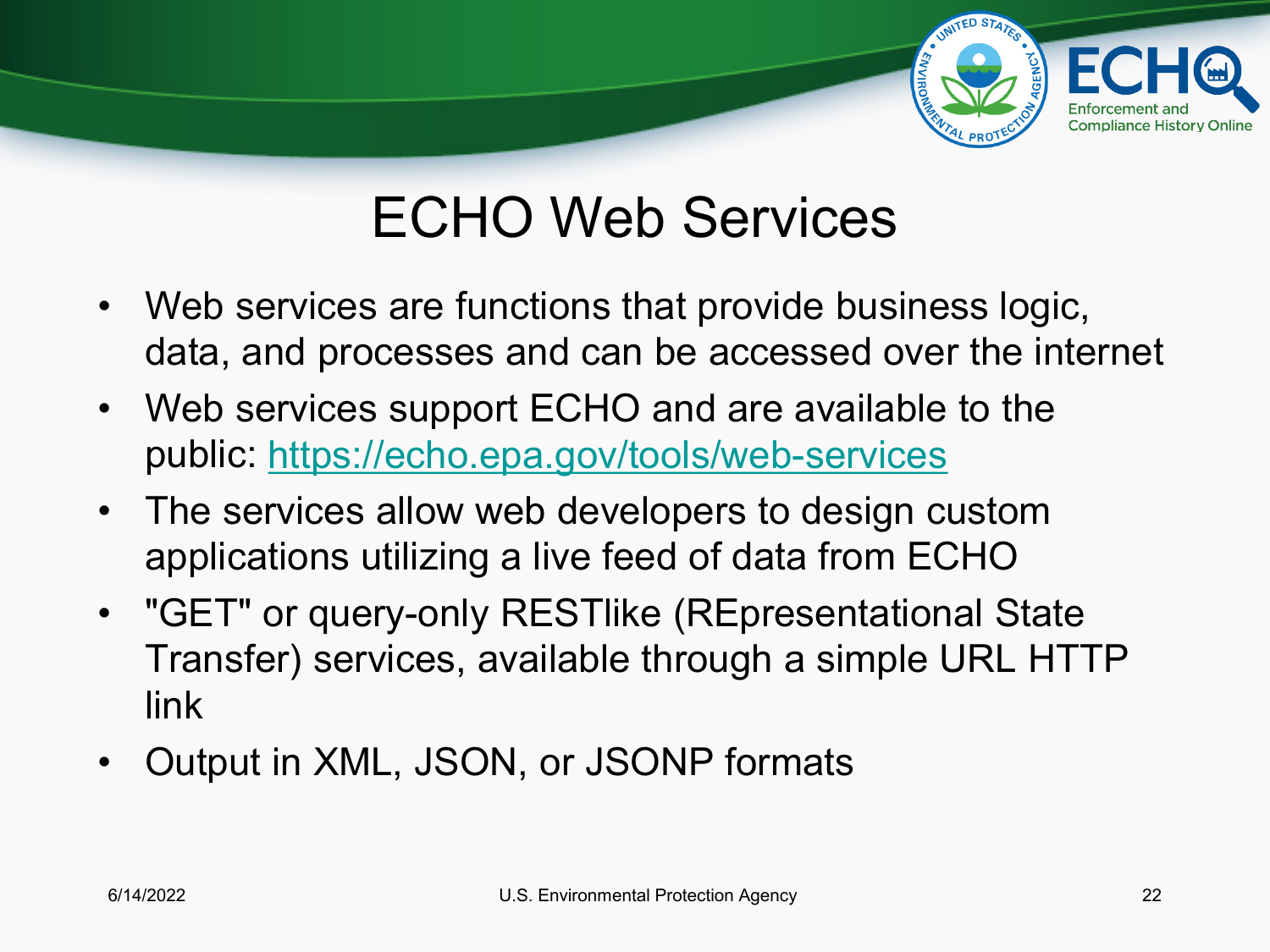### Additional Resources



- [Quick start guide: https://echo.epa.gov/resources/general](https://echo.epa.gov/resources/general-info/learn-more-about-echo)info/learn-more-about-echo
- Short video tutorials:<https://echo.epa.gov/help/tutorials>
- Webinars:<https://echo.epa.gov/help/training>
- FAQ:<https://echo.epa.gov/resources/general-info/echo-faq>
- Help: <https://echo.epa.gov/help>
- Contact Us:<https://echo.epa.gov/contact>
- [ECHO Mailing list: https://echo.epa.gov/resources/general](https://echo.epa.gov/resources/general-info/listserv)info/listserv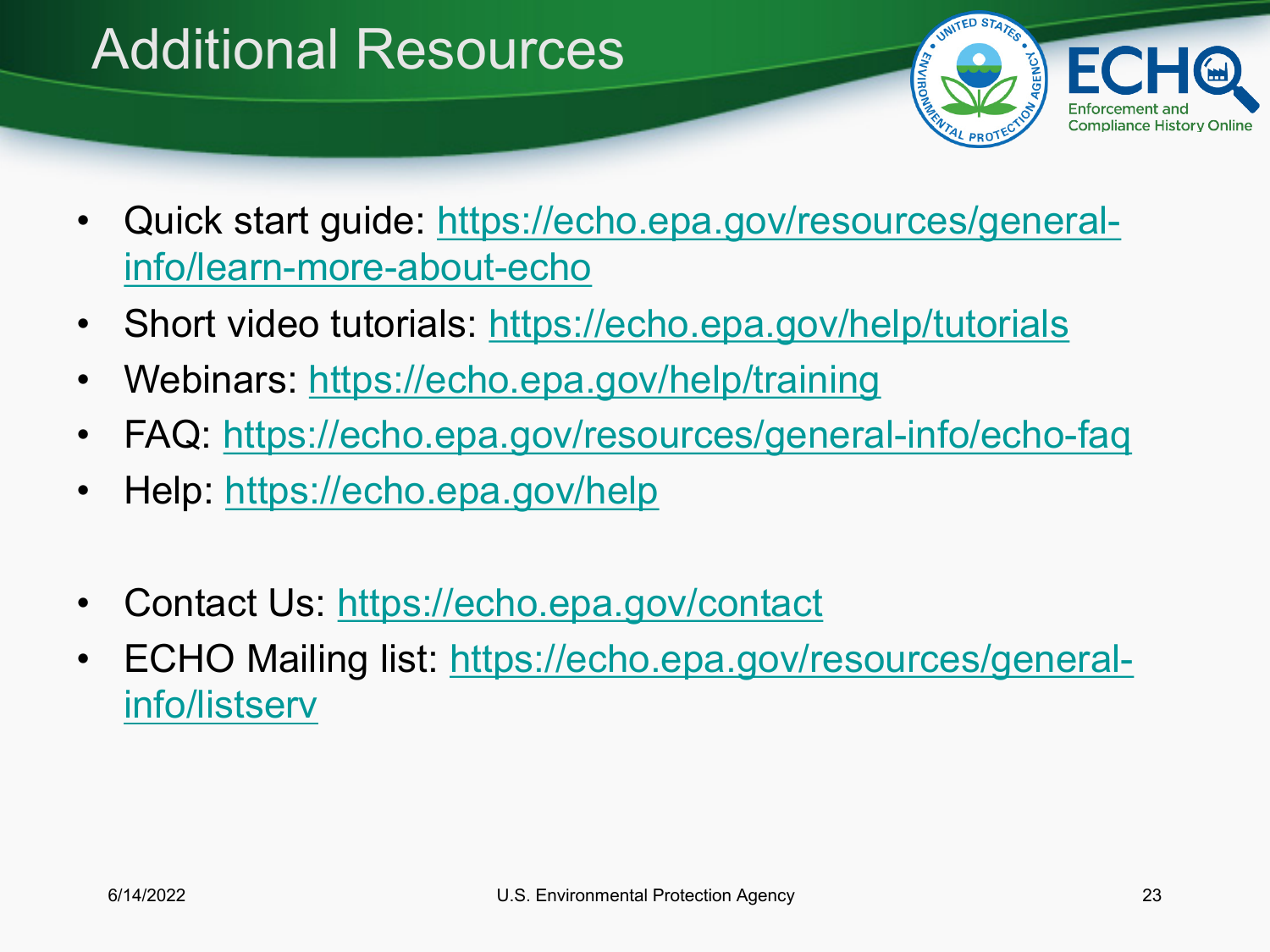

#### Question and Answer Session 2